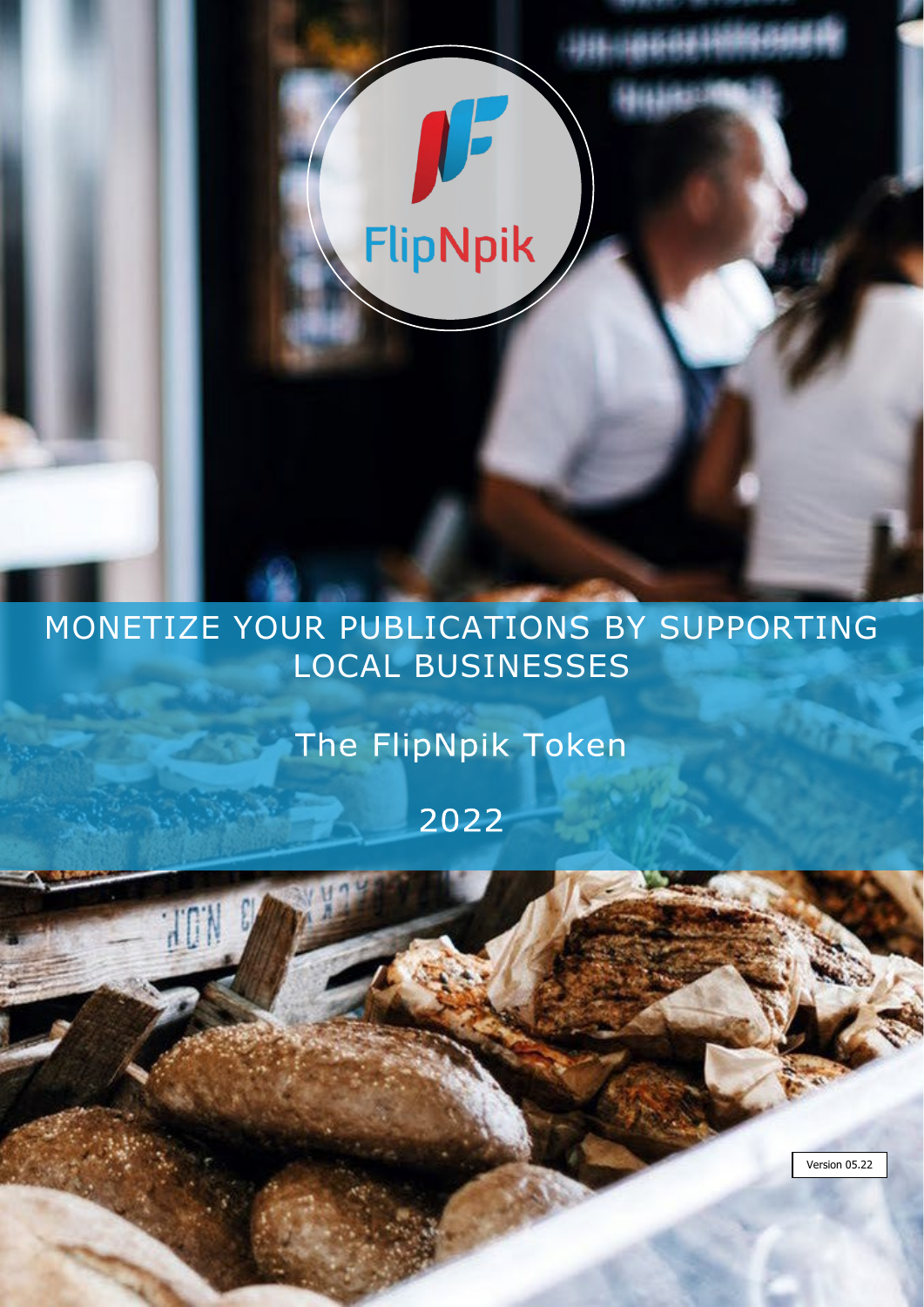# **The FlipNpik Token**

The FlipNpik Token ("FNP") is the cornerstone of the FlipNpik Ecosystem's economic system.

The FNP is a utility token distributed and identified on the Ethereum blockchain.

The characteristics of the FNP token are detailed below.

# **CHARACTERISTICS OF THE FLIPNPIK TOKEN**

| Token Symbol          | <b>FNP</b>                                 |
|-----------------------|--------------------------------------------|
| Type of token         | <b>Utility token</b>                       |
| <b>Blockchain</b>     | <b>Ethereum</b>                            |
| Smart contract        | <b>ERC-20</b>                              |
| Total NPF issuance    | <b>1.5 Billion FNP</b>                     |
| Portfolio address     | 0xb12aAf6e5A90e3b69930988779bd1e3e397Da250 |
|                       |                                            |
| Number of tokens sold | 4 692 218                                  |

# **USE OF THE FLIPNPIK TOKEN**

The FNP is an utility token that allows you to acquire various goods and services and to carry out various transactions, and this only (i) on the FlipNpik Platform and (ii) between members (users and merchants) of the FlipNpik Platform.

# **It will be possible to obtain FNP in the following ways:**

- I. By purchasing tokens on the dedicated website;
- II. By converting your FS to FNP
- III. By buying them on the secondary market;
- IV. In exchange for providing services to the trade;
- V. And for traders, by selling their products and services to users.

# **Users with FNP will be able to use them to:**

- I. Access the Virtual Showroom of the application;
- II. Participate in games;
- III. Buy products or services at preferential conditions;
- IV. Obtain promotions, coupons and exclusive offers;
- V. Become an ambassador of a business and obtain compensation from the merchant;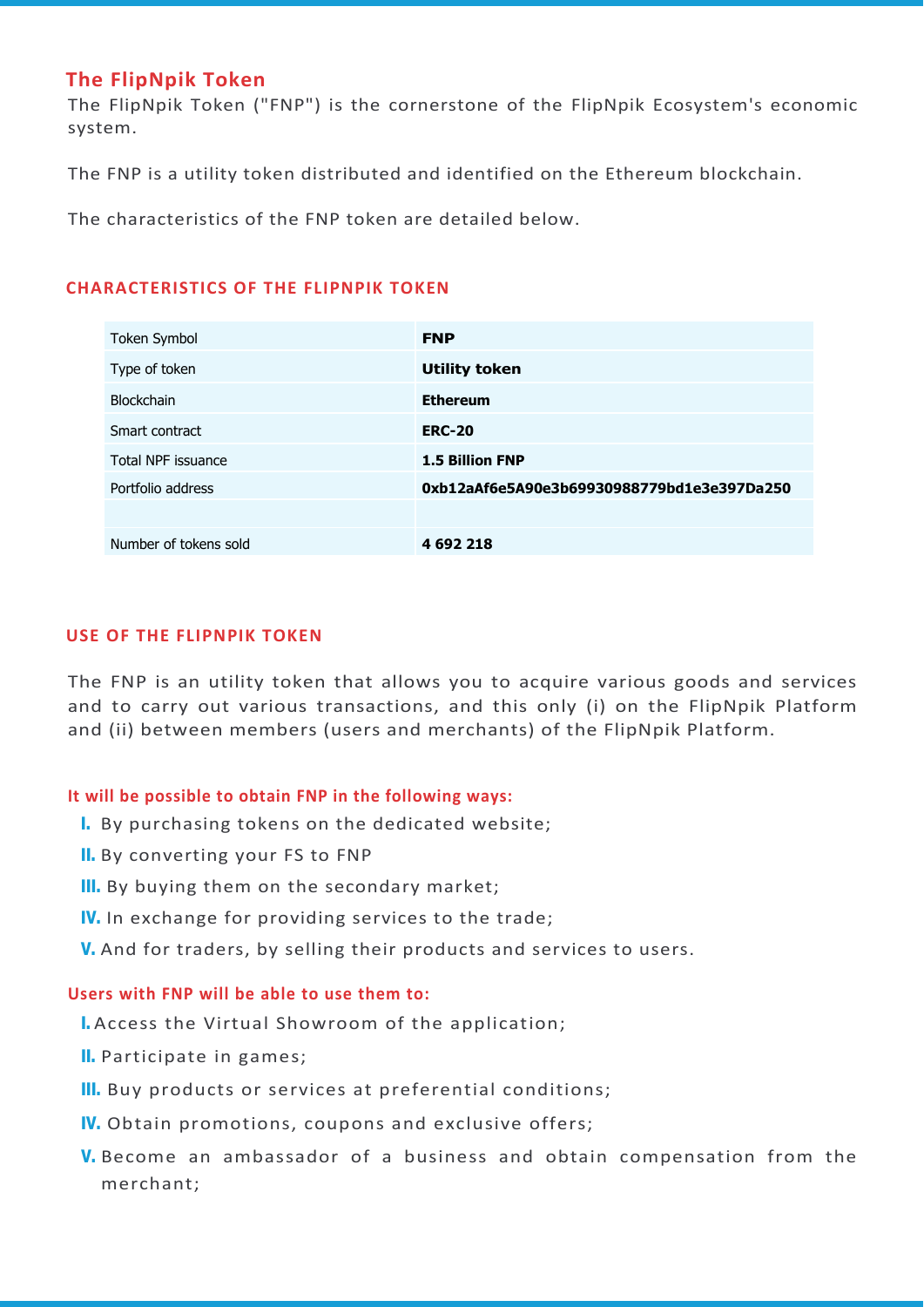VI. Benefit from the rewards system (bonus) by keeping FNP tokens in your wallet for a minimum period of time.

As a reminder, each time a user spends FNP on products or services offered on the FlipNpik Platform, the user will receive Social Flip as a reward. In addition, using FNP within games will give the user greater benefits.

#### **1. 2 USE OF THE SOCIAL FLIP AND OF THE FLIPNPIK TOKEN**

Flip Social ("FS") is a reward system made to stimulate the FlipNpik ecosystem and retain users on the platform.

The FS can be used for certain actions on the FlipNpik application. The FlipNpik token ("FNP") is the premium token of the ecosystem. It can be used for the same actions as the FS (but with a bonus effect) as well as for actions exclusive to the FNP.

| <b>USE</b>                                                                                                    | <b>FLIP SOCIAL</b>      | <b>FNP TOKEN</b> |
|---------------------------------------------------------------------------------------------------------------|-------------------------|------------------|
| <b>WIN</b><br><b>PRODUCTS OR</b><br><b>PARTICIPATE</b><br>IN<br><b>GAMES</b><br>$\top$ O<br><b>PROMOTIONS</b> |                         | $\sqrt{+}$       |
| PARTICIPATE IN GAMES TO WIN PREMIUM PRODUCTS OR<br><b>EXCLUSIVE OFFERS</b>                                    | $\overline{\mathsf{x}}$ |                  |
| DISCOVER AND ACCESS PROMOTIONS AND COUPONS                                                                    |                         | $\sqrt{}$        |
| DISCOVER AND ACCESS SPECIAL PREMIUM OFFERS                                                                    | $\overline{\mathsf{x}}$ |                  |
| BECOME A PARTNER AMBASSADOR                                                                                   | $\overline{\mathsf{x}}$ |                  |
| PURCHASE PRODUCTS AND SERVICES                                                                                | $\overline{\mathsf{x}}$ |                  |
| <b>ACCESS TO PREMIUM SERVICES</b>                                                                             | $\overline{\mathsf{x}}$ |                  |

✖ :No ✓: Yes ✓**+**: Yes, with a bonus effect

#### **CONVERSION**

As mentioned before, users can get FS in different ways: by being active on the application, by contributing to the ecosystem, by referring friends, etc.

The Flip Social can be used on the platform for certain actions (e.g. participating in games), but it can also be converted into FlipNpik tokens.

Initially, the user will be able to convert all of their FS and the ratio will be 100 SF to 1 FNP. Later on, the user will be able to convert only a part of his/her FS. For example, if only 50% of the FS are convertible, the user will need a minimum of 200 FS to convert 100 FS to 1 FNP and will be able to use the remaining 100 FS within the ecosystem.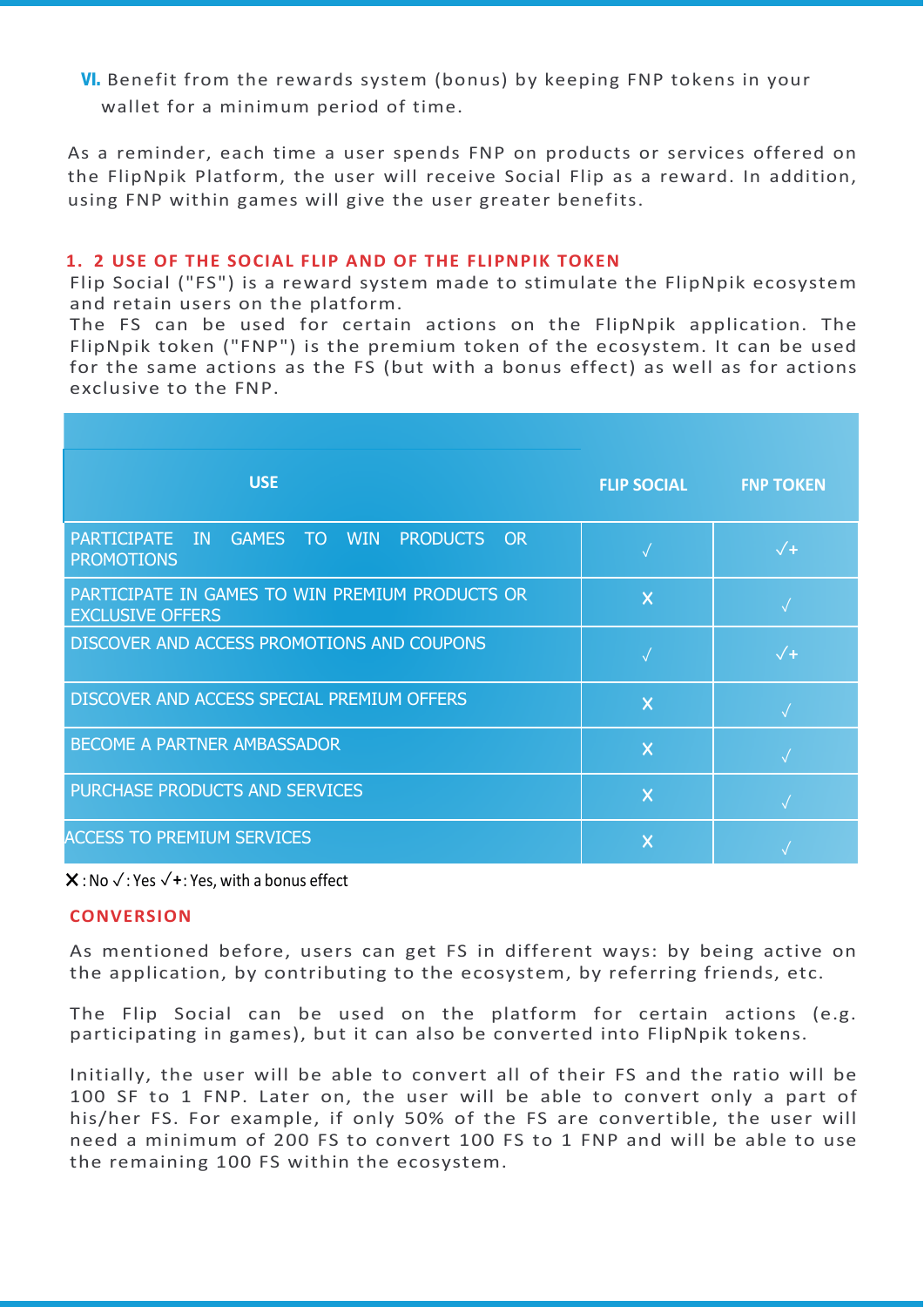This ratio was chosen to avoid putting too much pressure on the market. The application's feature development program and reward system were designed to encourage users to spend the token in the ecosystem instead of reselling it on secondary markets.

This is why FlipNpik's ecosystem is different from others. We offer concrete users for our token ("FNP") as well as for our reward system ("FS").

#### **1.3 REWARD SYSTEM FOR FNP TOKEN HOLDERS**

The reward system will be managed by the company. To be eligible for the reward system, the holder will have to maintain a minimum amount of FNP in his/her wallet for a minimum period. Minimum amounts and minimum periods may vary from year to year.

#### **VALUE PROPOSITION**

The FNP token will be a vehicle of value within the FlipNpik Ecosystem. The value of the FNP will be correlated to the successful development and wide adoption of the Platform.

This value is articulated around two main axes:

#### An Utility Value:

I. Acquisition of goods and services: All goods and services available on the FlipNpik Platform must be paid for in NPF or FIAT (converted to NPF in the system at the time of payment). It will also be more advantageous for the user to use FNP to purchase the various goods and services offered on the Platform. In addition, all the amounts paid to the business partner ambassadors will be in FNP tokens.

II. Games: Whenever a user uses FNP instead of FS to participate in the games, the user will be entitled to greater benefits than if they had used FS.

III. Discounts: Many of the products and services sold on the FlipNpik app will be offered with discounts for payments in FNP rather than FIAT. This will help increase the intrinsic value of FNP, and build demand within the FlipNpik Ecosystem.

# A Social Value:

Community contribution: Although not easily quantifiable, the use of FNP within the Ecosystem will have the effect of maximizing local economic benefits.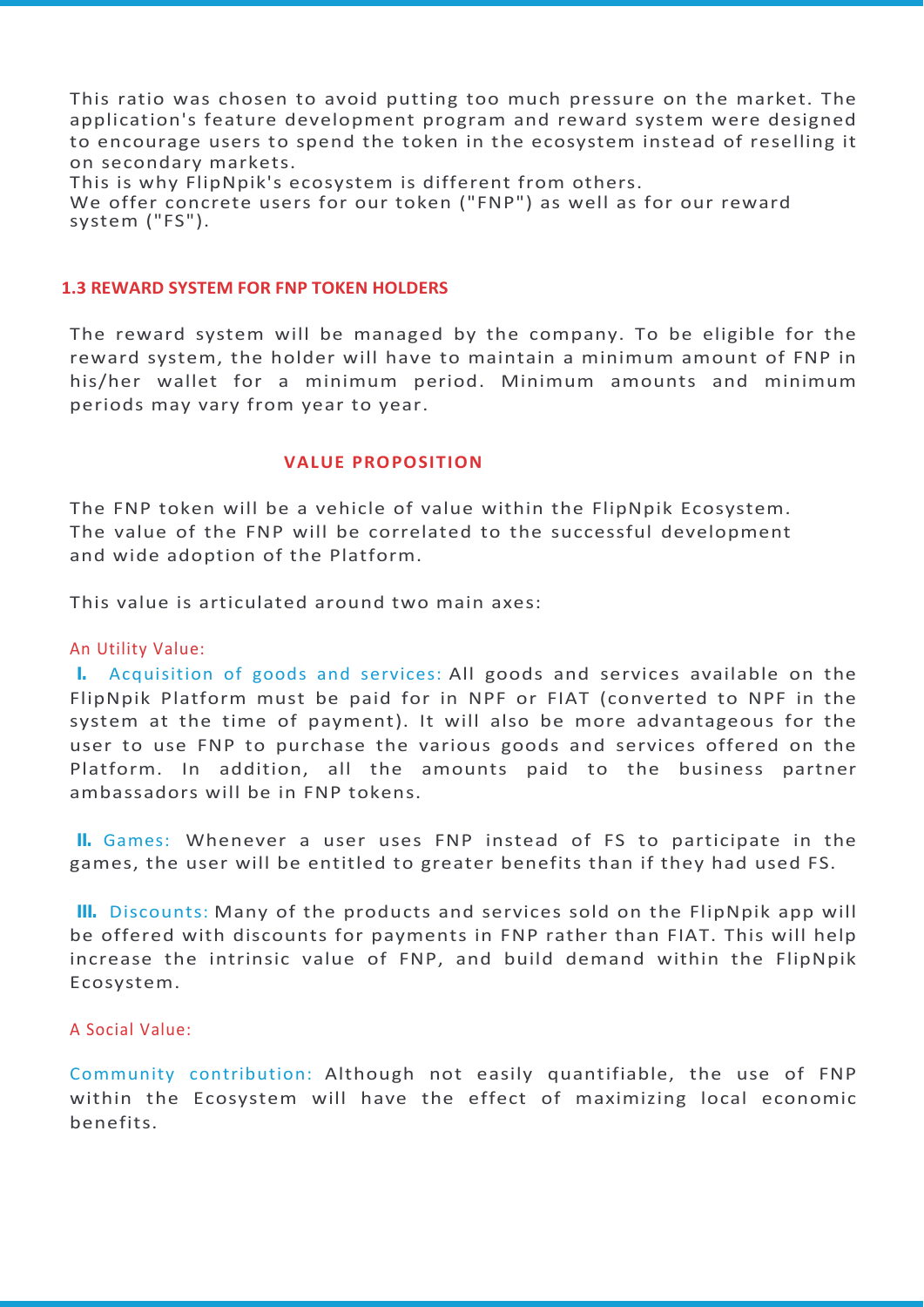It is therefore a winning choice for the community that will contribute to the dynamism and sustainability of local businesses.

Social impact: contribution of the FlipNpik token holder to the local economy.

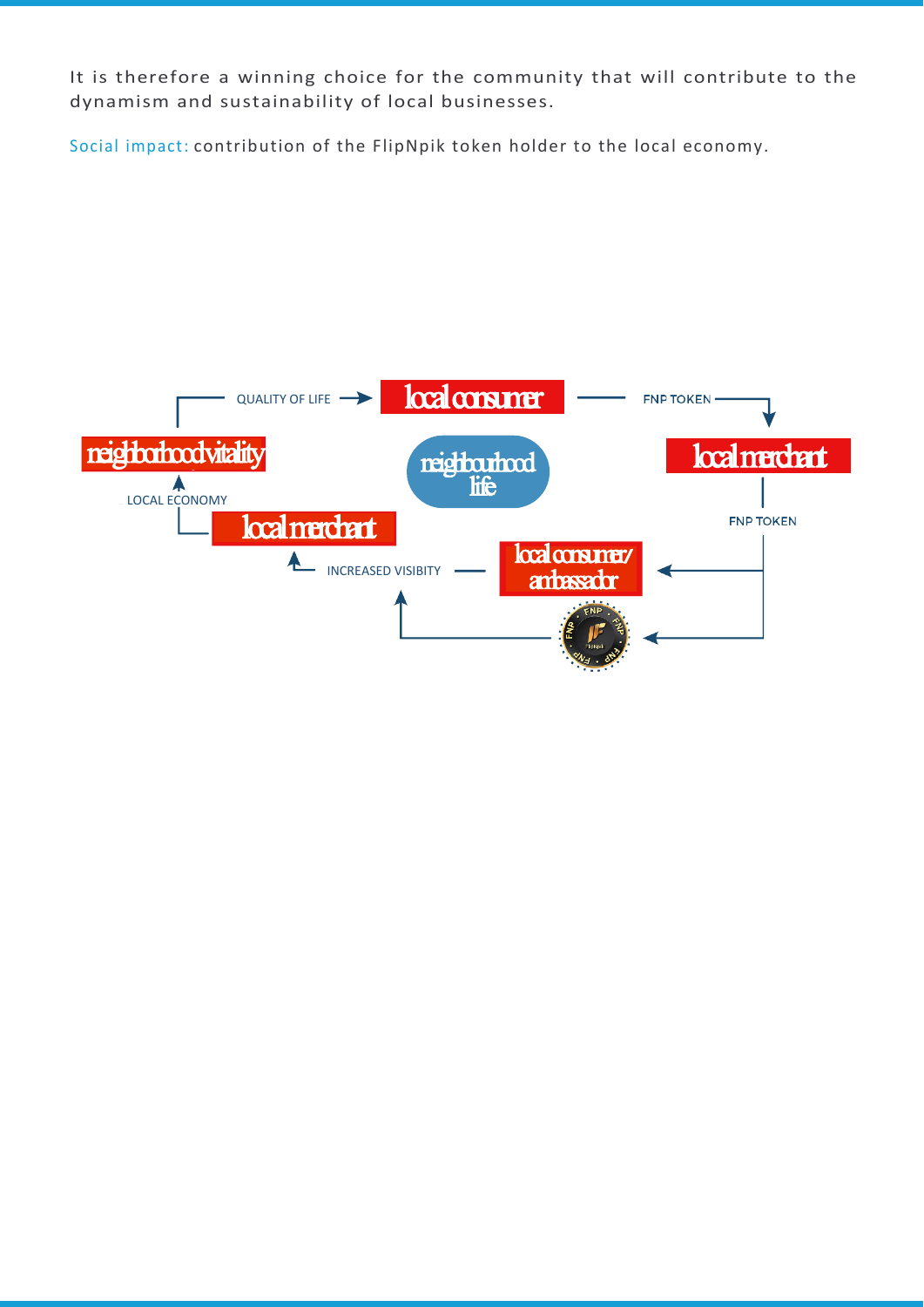# **DEVELOPMENT**

The development of our mobile and web applications follows an agile methodology applied by a team of developers combining internal and external resources. In order to increase efficiency and accountability, we will perform all major development related to the FlipNpik platform in-house.

# **GLOBAL ARCHITECTURE**

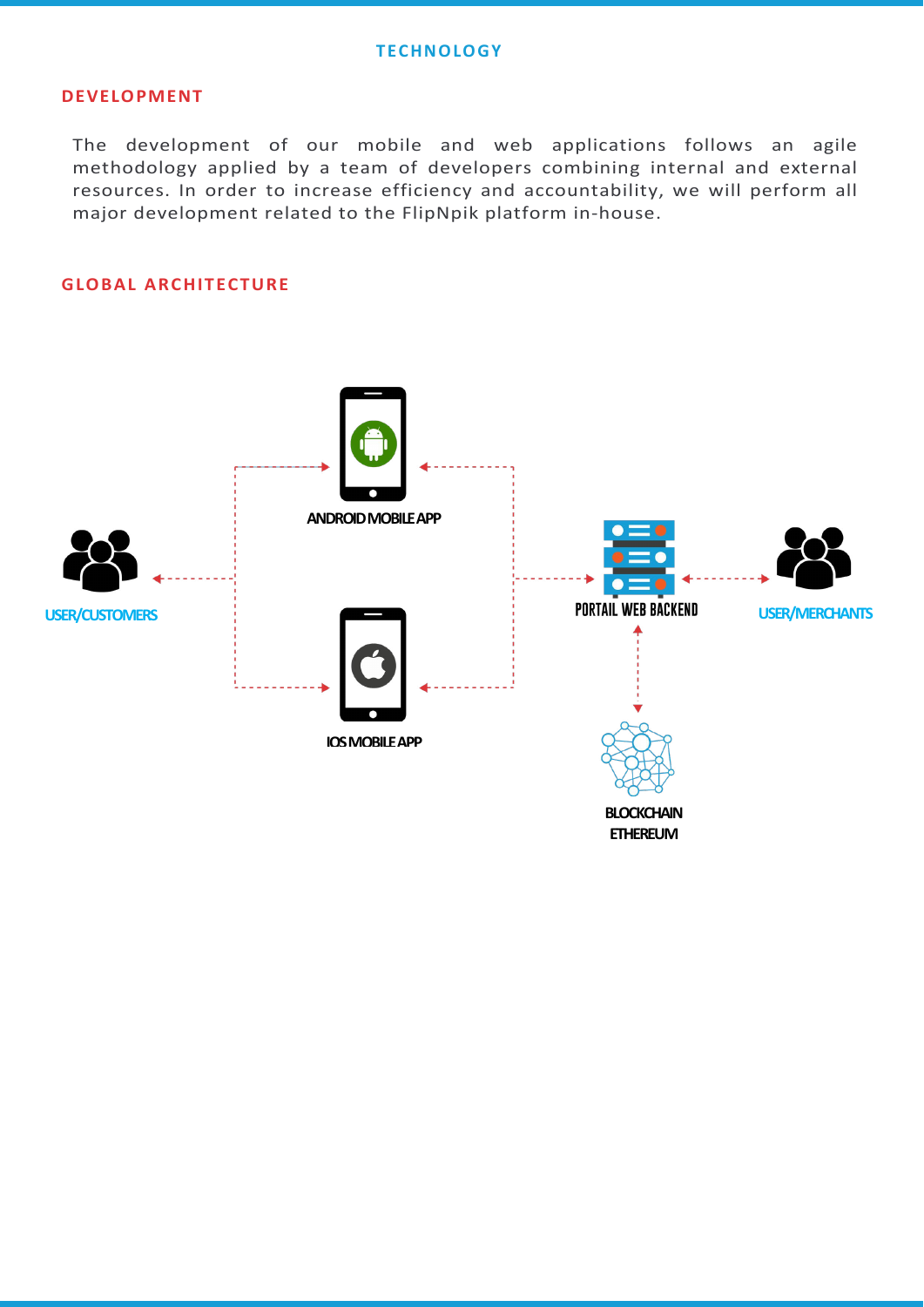# 1.4 CHOICE OF BLOCKCHAIN

The FlipNpik platform and transaction management are built around a hybrid infrastructure:

- Centralized: In order to save on transaction processing time and transaction fees, all token transfers (FS or FNP) that are made between platform users are processed directly on the platform without being individually recorded on the blockchain. On a regular basis, the status of all accounts is updated on the blockchain to maintain a public record of status.
- Decentralized: All FNP transfers to and from external wallets are done through the blockchain, which entails processing fees for some transactions.

Considering the uses of blockchain, at first, our choice was the Stellar blockchain because of its low transaction costs and high scalability. But through a deeper analysis of the advantages/disadvantages of the different blockchains and a study of the market trends, we realized that the Ethereum blockchain offers many advantages that cannot be ignored, including the following examples:

- A large and creative community
- Third party liquidity and ease of being listed on exchanges
- A complete programming language that allows you to do more complex things with smartcontracts